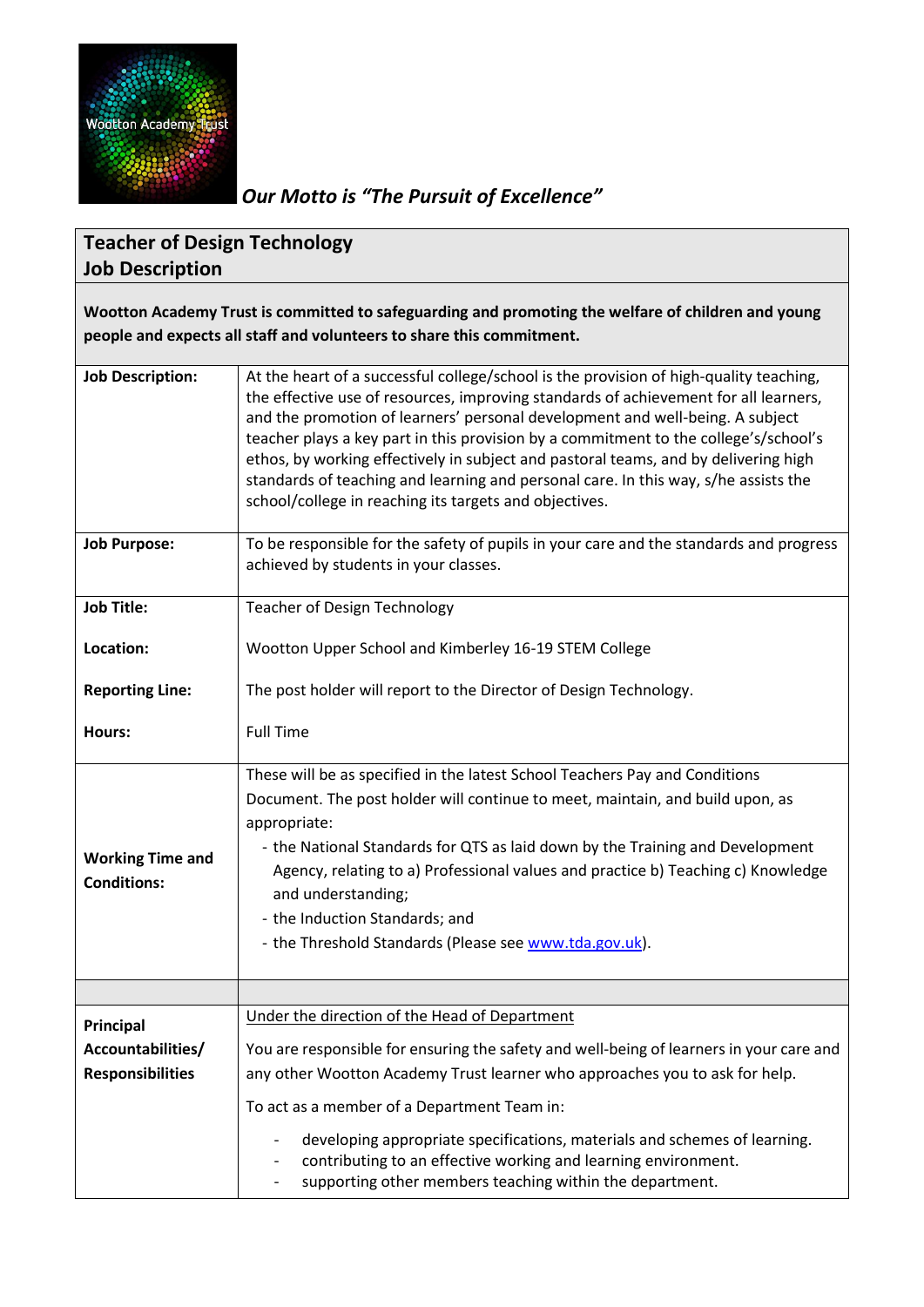| To teach classes, small groups or individuals as designated by the Executive Principal:                                                                                                                                                                    |
|------------------------------------------------------------------------------------------------------------------------------------------------------------------------------------------------------------------------------------------------------------|
| to plan appropriate lessons for each class.<br>to take responsibility for the well-being and progress of learners within the<br>learning environment.<br>to make regular assessments of learners' work.                                                    |
| to ensure that learners' assessments are kept securely.                                                                                                                                                                                                    |
| To be involved in the setting, administration and marking of assessments.                                                                                                                                                                                  |
| Where appropriate to be involved in the setting, administration and marking of public<br>examinations (coursework).                                                                                                                                        |
| To give oral and written reports on learners for the use of colleagues and to provide<br>information on the progress of learners for third parties in a timely manner.                                                                                     |
| To contribute to the development and implementation of policy and practice, in<br>accordance with the priorities outlined in the Trust's Improvement Plan.                                                                                                 |
| To undertake such professional duties, including contractual duties, as are outlined in<br>the Trust's annual summary/program of 'directed time'.                                                                                                          |
| To ensure all learners are able to make expected progress - or better - in each class<br>you teach.                                                                                                                                                        |
| To promote healthy lifestyles to learners (including physical, mental and emotional).                                                                                                                                                                      |
| You are responsible for ensuring the behavior of learners is at least good, inside and<br>outside of the classroom.                                                                                                                                        |
| To maintain the positive learning environments provided by the Trust for our learners.                                                                                                                                                                     |
| Ensuring that all educational visits are undertaken according to good practice and in<br>line with Trust policy.                                                                                                                                           |
| To use appropriate systems to analyze, review learnert data to inform both planning<br>and teaching.                                                                                                                                                       |
| To act as a Form Tutor, if required to do so and to carry out related duties in accordance<br>with the general job description of a Form Tutor.                                                                                                            |
| To meet the Teachers' Standards as appropriate to your post and level of experience.                                                                                                                                                                       |
| To be responsible for promoting and safeguarding the welfare of children and for<br>raising any concerns in line with Trust procedures. To complete all statutory training.                                                                                |
| To be responsible for promoting British values, including tolerance and for challenging<br>any extremist views expressed by visitors, students or anybody else on the Wootton<br>Academy Trust's sites and away from the sites on school trips and visits. |
| Maintain confidentiality at all times in respect of school related matters and to prevent<br>disclosure of confidential and sensitive information.                                                                                                         |
| To be responsible for following health and safety requirements in line with Trust policy<br>and procedures.                                                                                                                                                |
| Undertake further training as required for your areas of responsibility.                                                                                                                                                                                   |
| Undertake any other duties of a similar level and responsibility as may be required                                                                                                                                                                        |
| The above will be reviewed in the light of the current review of School Teachers' Pay<br>and Conditions of Service.                                                                                                                                        |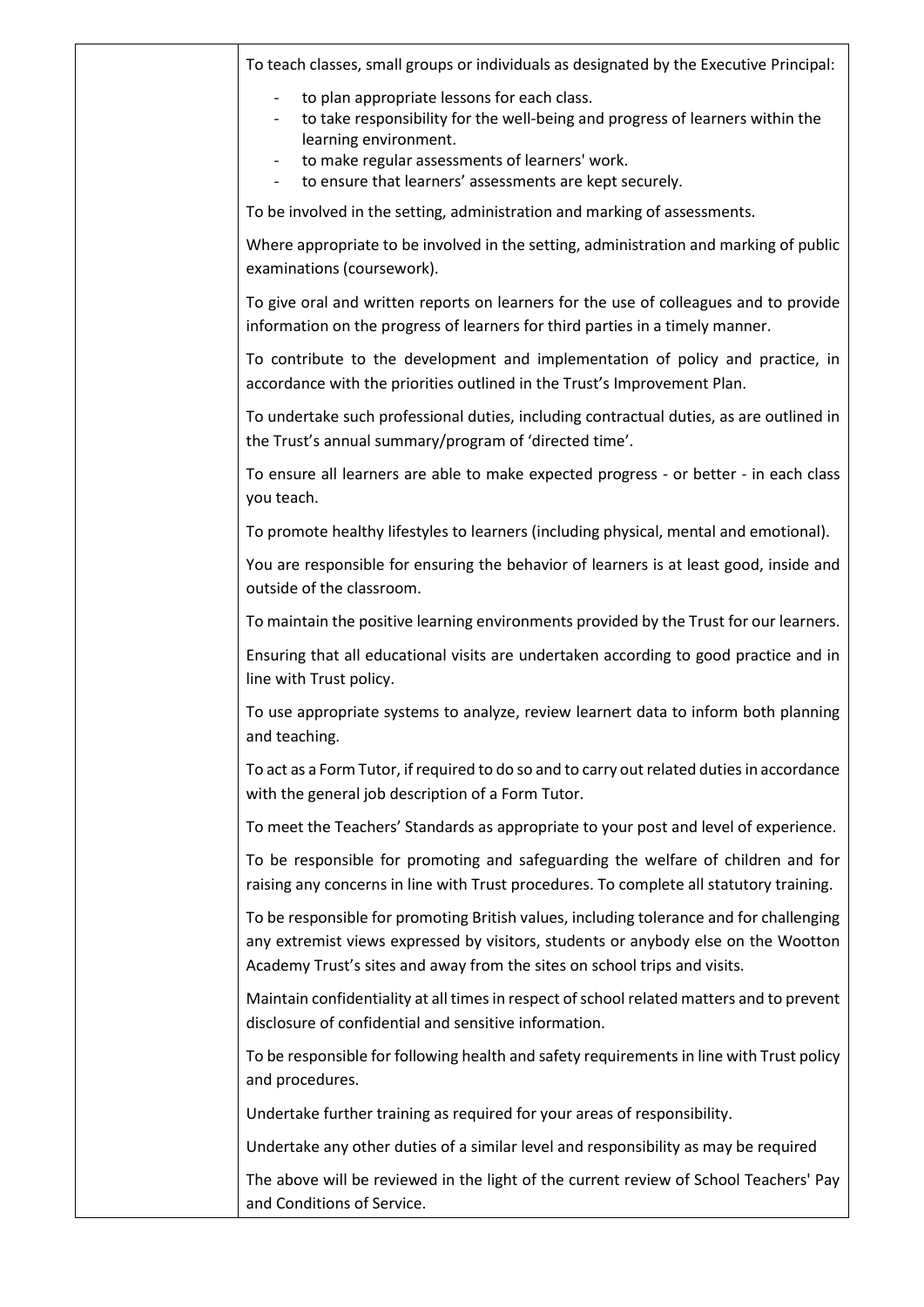| <b>Other Specific Duties:</b>                                                          |
|----------------------------------------------------------------------------------------|
| To undertake any other duty as specified by the STPCD not mentioned in the above.      |
| To comply with any reasonable request from a manager to undertake work of a similar    |
| level that is not specified in the job description.                                    |
|                                                                                        |
| The job description is current at the date shown, but, in consultation with you may be |
| changed by the Executive Principal to meet changing regulations or circumstances.      |
| These would be commensurate with the grade and title of the post.                      |